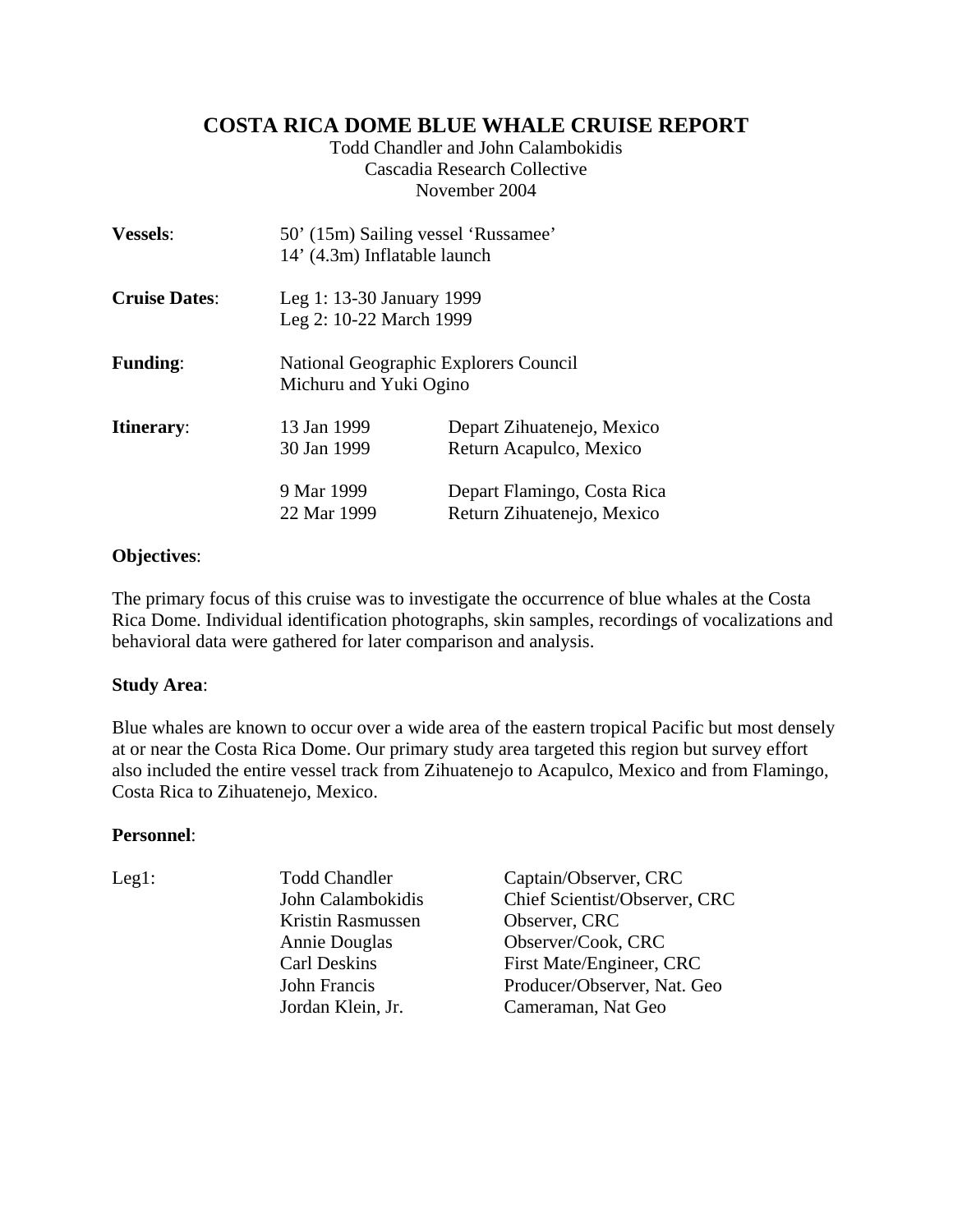| Leg2: | <b>Todd Chandler</b> | Captain/Observer, CRC         |
|-------|----------------------|-------------------------------|
|       | Kristin Rasmussen    | Chief Scientist/Observer, CRC |
|       | Annie Douglas        | Observer/Cook, CRC            |
|       | George Kurzman       | First Mate/Observer, CRC      |
|       | Lydia Neilson        | Observer, CRC                 |
|       | <b>Emily Walton</b>  | Observer, CRC                 |

# **Methods**:

#### *Survey Methods*

At least one and usually two people observed from the crow's nests (7.6 m) whenever weather was acceptable during daylight hours. To assist in detecting whales a hydrophone was lowered periodically. When whales were sighted and weather permitted, a 4.3m inflatable boat was launched to approach whales to obtain photographs, skin samples, and hydrophone recordings. Data were gathered from the primary survey vessel when it was not possible to launch the inflatable boat or when multiple sightings occurred simultaneously.

### *Photographic identification*

Identification photographs were taken with *Nikon* 8008s or N90s cameras equipped with 300mm telephoto lenses. High-speed black and white film (*Ilford* HP-5+) was exposed pushed 1 1/2 stops so that exposure times were generally 1/1000 or 1/2000 sec. Both right and left sides of the blue whales were photographed when possible as well as the ventral side of the flukes.

### *Behavioral observations and associations*

Behaviors of animals that we approached were recorded. These behaviors were assessed throughout the sighting and described at the end of the sighting and varied from a single behavior (*i.e*., slow travel, stationary, unknown) to a range of behaviors (*i.e.*, slow travel and milling, milling and surface lunge feeding). Associations with other animals such as birds or other marine mammals were also recorded.

### *Hydrophone recordings*

We used a hydrophone made by Offshore Acoustics (sensitivity -154 dBV/uPa  $\pm$ 4 dB at 100 Hz, frequency response from 6 Hz to 14 kHz  $\pm$ 3 dB) with a 10m cable to listen for and record blue whale vocalizations. When vocalizations were heard or when blue whales were sighted, recordings of 10-30 minutes were made onto Digital Audio Tape (DAT) with a *Sony* TCD-D7 DAT recorder (frequency response 20-14,000 Hz, 32 Hz sampling rate). Mark McDonald, Whale Acoustics, determined presence of cetacean vocalizations.

### *Skin Samples*

Sloughed-skin samples were collected opportunistically in the footprint of the animals. These samples were preserved in DMSO for later analysis.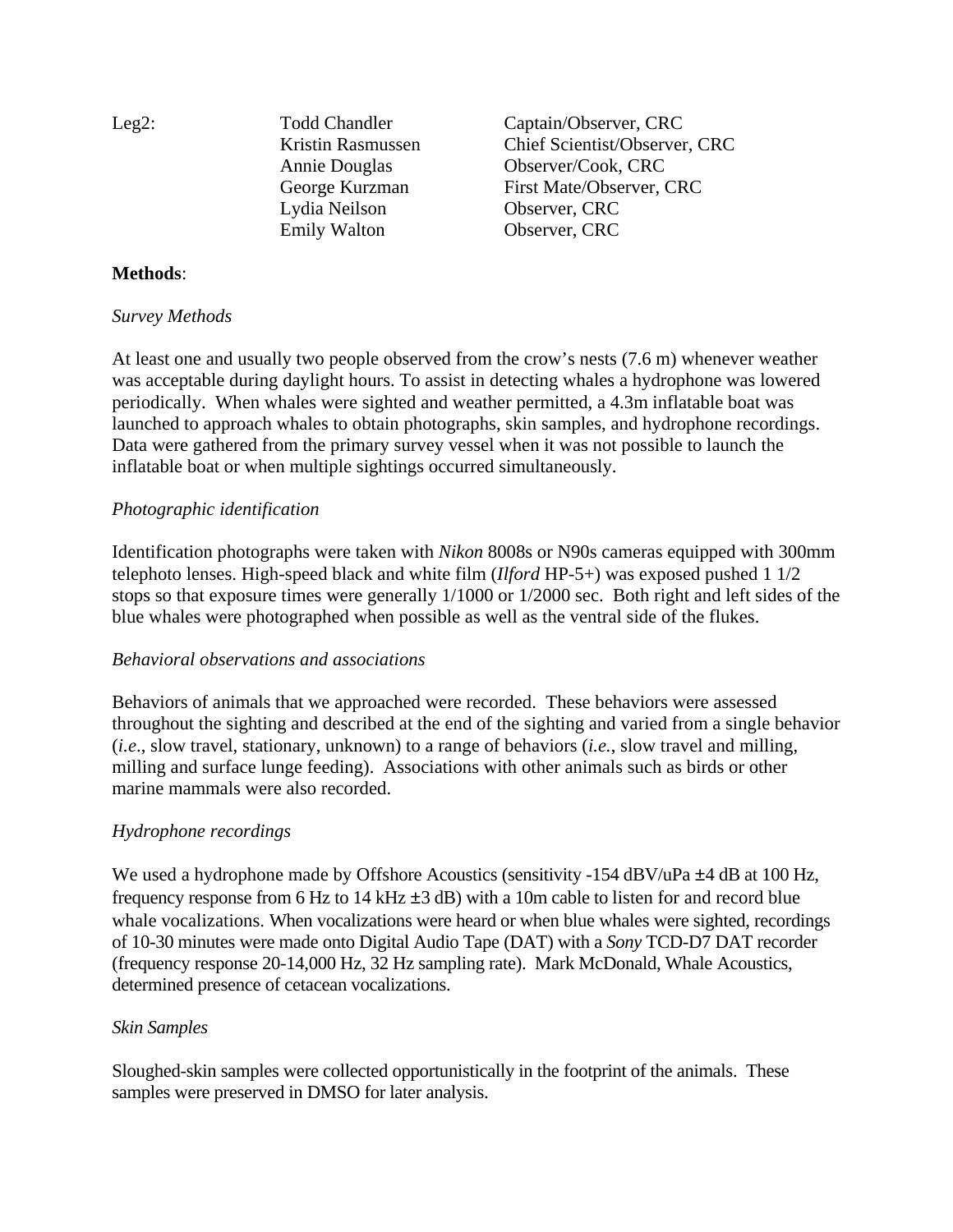### **Results**:

*Effort* 

A total of 2400 km (1300 nm) were surveyed during daylight hours on both legs to the Costa Rica Dome (Fig. 1). Survey effort was conducted with at least one observer in the crow's nest except on one day when observations were conducted from the cockpit during rough weather.



effort is shown in gray and March effort is shown in black.

#### *Sighting Results*

Twenty-four sightings of 28 blue whales (Fig 1, Table 1) were made from 250 to 420 nmi offshore of Costa Rica between 13 January and 22 March 1999. All sightings of blue whales were of single (83%) or paired (17%) animals. Although no confirmed sightings were made of mother-calf pairs, we had one tentative sighting of a calf from a distance but we could not confirm the sighting due to poor weather.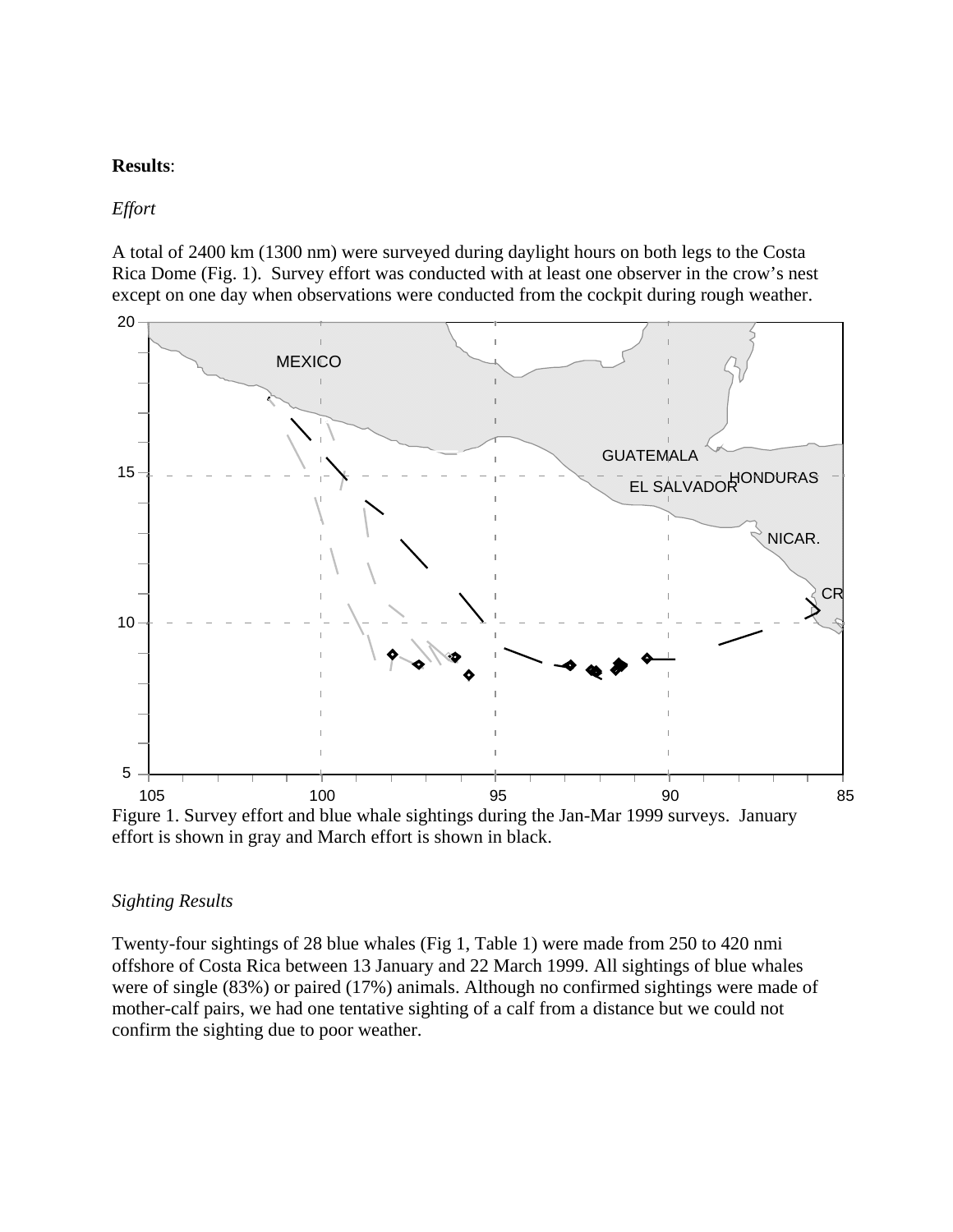| <b>Date</b> | <b>Time</b> | <b>Total</b>   | # IDed           | Lat <sup>o</sup> N | Long <sup>°</sup> W | ID1    | ID2 | <b>Behavior</b>           |
|-------------|-------------|----------------|------------------|--------------------|---------------------|--------|-----|---------------------------|
|             |             | #              |                  |                    |                     |        |     |                           |
| $19-Ian$    | 1603        | $\mathbf{1}$   | 1                | 9 0 0.90           | 97 59.97            | 148    |     | slow travel               |
| $20$ -Jan   | 1631        | $\mathbf{2}$   | $\boldsymbol{0}$ | 8 3 9.95           | 97 14.71            |        |     | racing                    |
| $23$ -Jan   | 09 31       | $\overline{2}$ | $\overline{2}$   | 8 5 5 . 6 2        | 96 12.26            | 1210   |     | 1506 milling, slow travel |
| $23$ -Jan   | 10 53       | $\mathbf{1}$   | $\boldsymbol{0}$ | 8 5 3.71           | 96 11.19            |        |     |                           |
| $24$ -Jan   | 1653        | $\overline{2}$ | $\boldsymbol{0}$ | 8 19.97            | 95 48.69            |        |     |                           |
| $25$ -Jan   | 07 00       | $\mathbf{1}$   | $\boldsymbol{0}$ | 8 54.19            | 96 21.65            |        |     |                           |
| 12-Mar      | 14 18       | $\mathbf{1}$   | $\mathbf{1}$     | 8 52.54            | 90 39.98            | 1504   |     | milling                   |
| 13-Mar      | 08 13       | 1              | $\overline{2}$   | 8 4 1 . 0 5        | 91 27.84            | 302    | 964 | milling, slow travel      |
| 13-Mar      | 08 36       | $\mathbf{1}$   | $\boldsymbol{0}$ | 8 4 1 . 0 7        | 91 27.85            | $PQ-1$ |     | milling                   |
| 13-Mar      | 08 45       | $\mathbf{1}$   | $\mathbf{1}$     | 8 41.05            | 91 27.93            | 302    |     | milling                   |
| 13-Mar      | 08 57       | $\mathbf{1}$   | $\mathbf{1}$     | 8 41.06            | 91 27.53            | 1505   |     | slow travel               |
| 13-Mar      | 09 10       | $\mathbf{1}$   | $\mathbf{1}$     | 8 4 2.31           | 91 28.80            | 302    |     | slow travel               |
| 13-Mar      | 09 19       | $\mathbf{1}$   | $\boldsymbol{0}$ | 8 4 2.11           | 91 28.80            | $PQ-1$ |     | slow travel               |
| 13-Mar      | 1102        | $\mathbf{1}$   | $\mathbf{1}$     | 8 3 9.98           | 91 25.05            | 717    |     | miling, slow travel       |
| 13-Mar      | 1205        | $\mathbf{1}$   | $\mathbf{1}$     | 8 3 8.78           | 91 25.09            | 1505   |     | milling, slow travel      |
| 13-Mar      | 13 16       | $\mathbf{1}$   | 1                | 8 3 6.09           | 91 24.02            | 964    |     | milling, slow travel      |
| 13-Mar      | 1605        | $\mathbf{1}$   | $\mathbf{1}$     | 8 29.21            | 91 33.72            |        |     | fast travel               |
| 14-Mar      | 10 32       | $\mathbf{1}$   | $\mathbf{1}$     | 8 24.34            | 92 08.61            | 737    |     | fast travel               |
| 14-Mar      | 10 37       | $\overline{2}$ | $\boldsymbol{0}$ | 8 24.23            | 92 08.84            |        |     |                           |
| 14-Mar      | 13 10       | $\mathbf{1}$   | 1                | 8 2 6.68           | 92 08.64            | 737    |     |                           |
| 14-Mar      | 16 30       | $\mathbf{1}$   | 1                | 8 2 8.97           | 92 15.93            | 1503   |     |                           |
| 14-Mar      | 16 59       | 1              | $\boldsymbol{0}$ | 8 2 8 .98          | 92 15.55            |        |     |                           |
| 15-Mar      | 09 13       | $\mathbf{1}$   | $\mathbf{1}$     | 8 3 9.28           | 92 51.91            | 1500   |     |                           |
| 15-Mar      | 12 14       | $\mathbf{1}$   | $\boldsymbol{0}$ | 8 37.74            | 92 54.38            |        |     |                           |

Table 1. Blue whale sightings during the 1999 CRC blue whale survey to the Costa Rica Dome.

### *Photographic identification*

Good-quality identification photographs were taken of 13 individual animals (Table 2). Most of these animals (10 of 13) were photographed on the second leg in March with all of those sightings occurring on the same day or on consecutive days.

Table 2. Information on the 13 blue whales identified during the 1999 CRC blue whale survey to the Costa Rican Dome. Resightings of these individuals are reported from photo-identification studies off California during studies between 1986-2003 by Cascadia Research.

| Date     | ID No. | Latitude | Longitude | <b>Years seen off CA</b>            |
|----------|--------|----------|-----------|-------------------------------------|
| 01/19/99 | 148    | 9 00 N   |           | 098 00 W 87, 92, 94, 97, 98, 99, 00 |
| 01/23/99 | 1210   | 8 55 N   | 96 10 W   | 96, 01, 03                          |
| 01/23/99 | 1506   | 8 55 N   | 96 10 W   | 92, 95, 01, 03                      |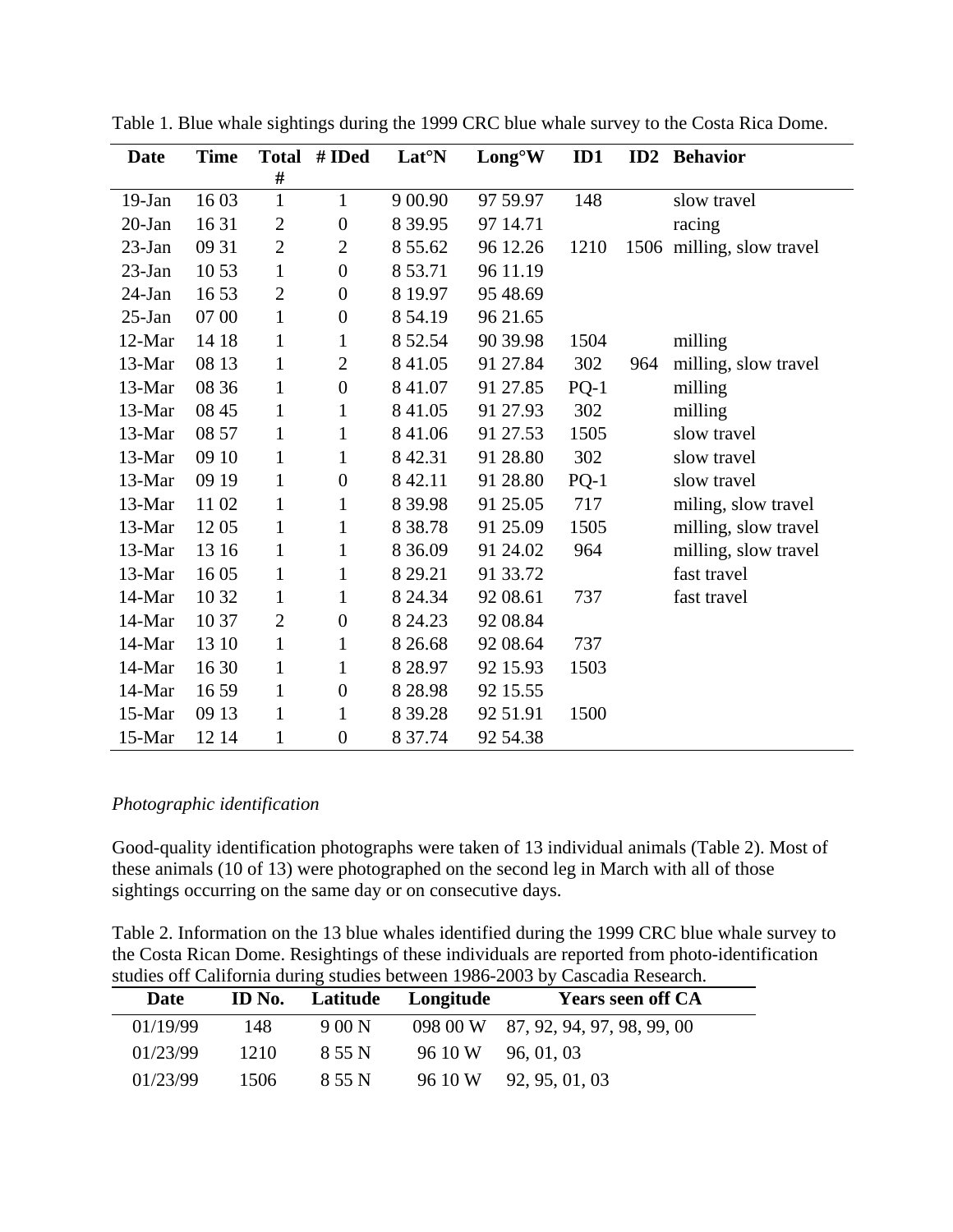| 03/12/99 | 1504 | 8 53 N | 90 40 W |                            |
|----------|------|--------|---------|----------------------------|
| 03/13/99 | 302  | 841 N  | 91 28 W | 86, 87, 91, 92, 95, 99, 01 |
| 03/13/99 | 964  | 841 N  | 91 27 W | 94                         |
| 03/13/99 | 1505 | 841 N  | 91 27 W |                            |
| 03/13/99 | 717  | 8 39 N | 91 25 W | 92, 01                     |
| 03/13/99 | 1501 | 8 29 N | 91 33 W | 01, 03                     |
| 03/13/99 | 1502 | 8 38 N | 91 25 W |                            |
| 03/14/99 | 737  | 8 24 N | 92 08 W | 92                         |
| 03/14/99 | 1503 | 828N   | 92 15 W |                            |
| 03/15/99 | 1500 | 8 39 N | 92 51 W |                            |

### *Behavioral Observations*

Of the whales identified, a range of behaviors seen included: slow and fast travel, milling, and racing (Table 1). Slow travel (60%) and milling (53%) behaviors were most commonly seen. On two occasions, light reddish-brown feces were observed in the animals' wake, indicating the blue whales were likely feeding (although no feed was visible). We attempted to collect feces but it dissipated too quickly.

#### *Acoustics*

Ten recordings were made while in the presence of or while searching for blue whales (Table 3). Vocalizations were detected on five of the seven recordings made in the presence of blue whales and on two recordings when no whales were in view (data from Mark McDonald). On one occasion no blue whale calls were detected while a blue whale was in close proximity. Spectrogram review was conducted and revealed all call types were of those previously described for the northeastern Pacific blue whale and included types A, B and A-B.

| Date      | <b>Begin</b> | End   |        |              |       |   | N Lat W Long Sp. seen Qual Comments  |
|-----------|--------------|-------|--------|--------------|-------|---|--------------------------------------|
| $19-Jan$  | 10:43        | 10:53 | 844.9  | 97 54.2 5 Oo |       |   | F-G A-B calls heard; no sighting     |
| $19$ -Jan | 16:03        | 16:05 | 7 01.0 | 97 59.6 1 Bm |       | F | Audible A-B call                     |
| $19$ -Jan | 17:32        | 17:46 | 8.59.9 | 97 58.8 1 Bm |       | G | Multiple clear A and B calls         |
| $22-Ian$  | 18:05        | 18:14 | 846.3  | 96 36.1      | 20 Sb |   | G-F Clear A call, then B, then A     |
| $23$ -Jan | 8:02         | 8:11  | 8.54.0 | 96 19.1 2 Oo |       | F | Audible whistles and clicks          |
| $23$ -Jan | 11:14        | 11:15 | 8.54.4 | 96 10.4 1 Bm |       | G | Close animal, no calls heard         |
| $23$ -Jan | 11:23        | 11:26 | 8 54.6 | 96 10.1 2 Bm |       |   | F-P Distant A call –whales 150m away |
| $23$ -Jan | 13:03        | 13:11 | 8.54.7 | 96 08.5 2 Bm |       | F | Distant A and B calls, skin, IDs     |
| $12-Mar$  | 17:09        | 17:22 | 8.55.0 | 90 40.8 1 Bm |       | G | No blue whale calls                  |
| $13-Mar$  | 17:37        | 17:37 | 8.34.2 | 91 38.2 1 Bm |       | G | No whale calls - dolphins and ship   |

Table 3. Log of recordings or attempted recordings from the 1999 CRC blue whale survey to the Costa Rica Dome. Species codes are Bm for blue whales, Oo for Orca, and Sb for rough-toothed dolphin. A and B calls are principal components of eastern North Pacific blue whale call.